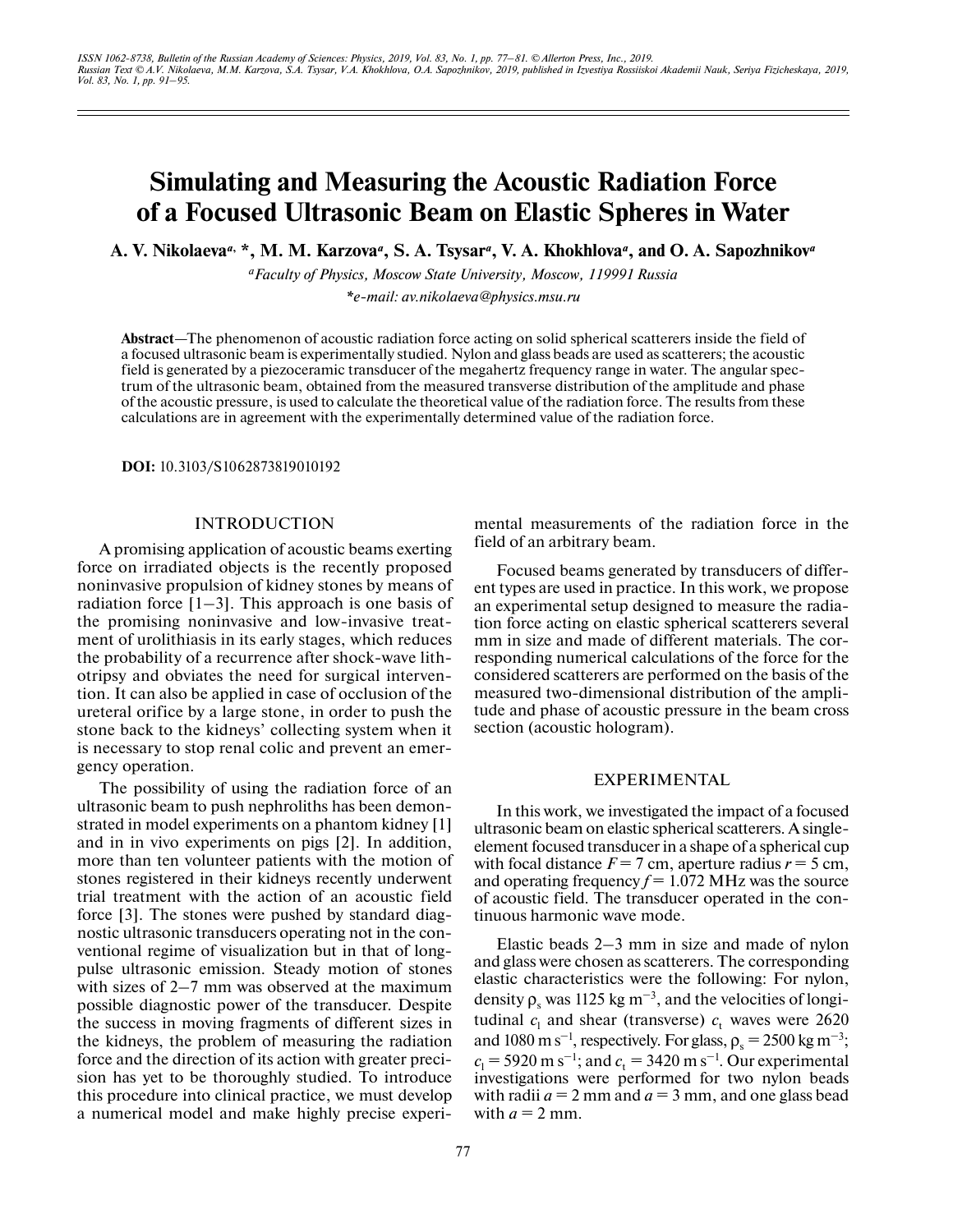## ANALYTICAL RELATIONSHIP BETWEEN THE RADIATION FORCE AND FIELD STRUCTURE

Our numerical calculations of the radiation force exerted by the ultrasonic beam on an elastic bead was based on the theoretical approach described in [4]. In this work, we present only the main relations. For a spherical scatterer in an ideal liquid, the component of the radiation force directed along the *z*-axis of beam propagation was calculated numerically:

$$
F_z = -\frac{1}{4\pi^2 \rho c^2 k^2} \text{Re} \left\{ \sum_{n=0}^{\infty} \Psi_n \sum_{m=-n}^{n} B_{nm} H_{nm} H_{n+1,m}^* \right\}.
$$
 (1)

Here, *c* is the speed of sound in the liquid;  $k = 2\pi f/c$ is the wave number;  $\rho$  is the density of the surrounding liquid;  $Y_{nm}^*(\theta_k, \varphi_k)$  represents the complex conjugate spherical harmonics; and index Re denotes the real part of the quantity in the curly brackets. Coefficients  $\equiv$  $= \int_{\gamma_1,\ldots,\gamma_d} dk_x dk_y S(k_x,k_y) Y_{nm}^*(\theta_k,\phi_k)$  describe the structure of the incident field defined by angular spectrum  $S(k_x, k_y)$ . Functions  $\Psi_n$  are determined by the properties of the scatterer and medium. They characterize the scattering of plane waves on the elastic sphere with the radius *a*: Here,  $k_1 = \omega/c_1$ ,  $k_1 = \omega/c_1$ . Functions  $\Psi_n$  were described more in detail in [4, 5].  $B_{nm} = \sqrt{(n+m+1)(n-m+1)/(2n+1)(2n+3)},$  $H_{nm} = \int_{k_x^2 + k_y^2 < k^2} dk_x dk_y S(k_x, k_y) Y_{nm}^* (\theta_k, \phi_k)$  $\Psi_n = \Psi_n \{ka, k_1a, k_1a, \rho, \rho_s\}.$  $k_1 = \omega/c_1$ ,  $k_t = \omega/c_t$ . Functions  $\Psi_n$ 

If a scatterer is inside the field of an axially symmetric beam at its axis, relation (1) is sufficient to calculate the desired radiation force, since its value is in this case  $F = F_z$ , and the transverse components of the force are equal to zero:  $F_x = F_y = 0$ . In the general case of a nonsymmetric beam or a scatterer off the axis, the radiation force has three non-zero components. Relations similar to (1) for the other two components can be also calculated using the angular spectrum [4]. In this work, numerical and experimental calculations of the radiation force were performed only for the axis of a focused beam; relation (1) was in this case sufficient for the calculations.

According to expression (1), in order to calculate numerically the radiation force we need to know the angular spectrum of the power beam. It can be found using the known distribution of the complex amplitude of the acoustic pressure *P*, defined along some plane  $(x, y, z = z_0)$  as

$$
S(k_x, k_y) = e^{-iz_0\sqrt{k^2 - k_x^2 - k_y^2}} \times \int_{-\infty}^{+\infty} \int_{-\infty}^{+\infty} dx dy P(x, y, z_0) e^{-i(k_x x + k_y y)}.
$$
\n(2)

In theory, the angular spectrum of the field of a single-element transducer in the shape of a spherical cup can be calculated by assuming the transducer surface oscillates in a manner similar to that of piston-type sound sources. In this case, the incident field can be obtained using the Rayleigh integral [6]. However, more accurate calculations require an approach in which the angular spectrum is found by considering the real field structure and character of oscillations of the transducer plate. One such approach that allows us to characterize the fields with a high degree of precision is acoustic holography [7]. Based on measurements of two-dimensional distribution  $P(x, y, z_0)$  of the amplitude and phase of acoustic pressure in the beam cross section (an acoustic hologram), we can calculate angular spectrum (2) and reconstruct the entire transducer field at some distance from the transducer's surface [7]:

$$
P(x, y, z) = \frac{1}{4\pi^2}
$$
  
 
$$
\times \int_{-\infty}^{\infty} \int_{-\infty}^{\infty} S(k_x, k_y) e^{ik_x x + ik_y y + i\sqrt{k^2 - k_x^2 - k_y^2} z} dk_x dk_y.
$$
 (3)

Once the angular spectrum is known, we can also calculate the total acoustic power of the beam [4]:

$$
W = \frac{1}{8\pi^2 \rho c} \iint\limits_{k_x^2 + k_y^2 \le k^2} \sqrt{1 - \frac{k_x^2 + k_y^2}{k^2}} |S(k_x, k_y)|^2 \, dk_x dk_y. \tag{4}
$$

In solving radiation force problems, it is convenient to use parameter  $Y = Fc/W$ , normalized by the power and speed of sound. Relations  $(1)$ – $(4)$  completely determine numerical calculations of the dimensionless parameter  $Y_z = F_z c/W$  for the axial component of the radiation force on the beam axis, which is in turn needed to be compared with the results of the radiation force measurements.

## ACOUSTIC FIELD STRUCTURE MEASUREMENTS

Following the procedure described above, we measured acoustic hologram  $P(x, y, z_0)$  (amplitude and phase) of the power transducer at a distance of  $z_0$  = 55 mm from the transducer's surface (Fig. 1a). The measurements were performed by an ONDA HNA 0400 needle hydrophone. Voltage amplitude *U* measured at the hydrophone output was recalculated to the corresponding acoustic field pressure according to hydrophone sensitivity  $G = 0.75$  V MPa<sup>-1</sup>, determined experimentally by acoustic beam weighing [7]. Figure 1b shows the distribution of angular spectrum modulus  $S\left(k_{x},k_{y}\right)$  obtained according to formula (2), and the corresponding transducer field calculated using formula (3) in transverse plane *xz*. It should be noted that the acoustic field can, with good approximation, be considered axially symmetric. The focus is located at a distance of  $z = 70$  mm from the transducer's surface,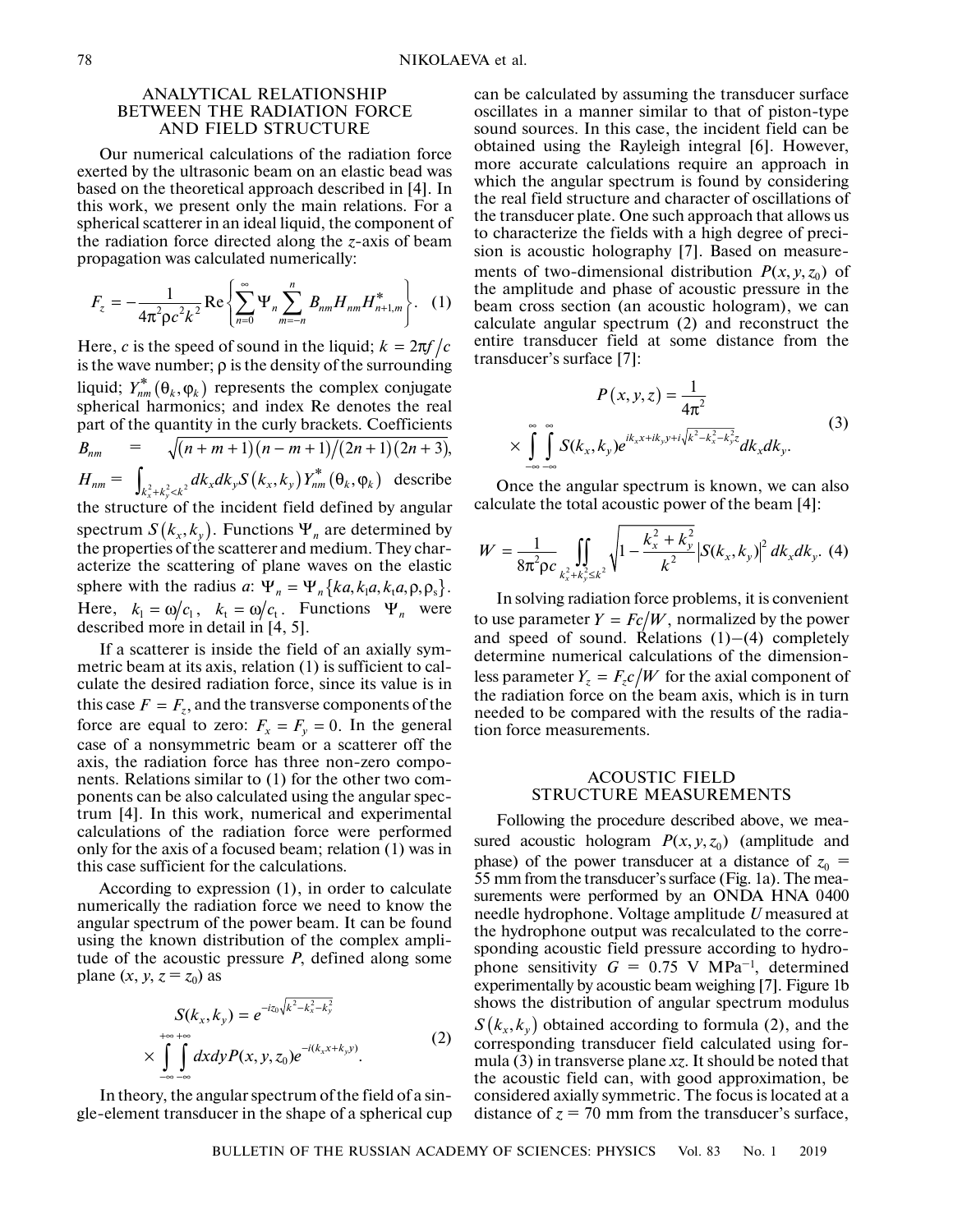

**Fig. 1.** (a) Measured field amplitude and phase in the transverse plane of a transducer at  $120 \times 120$  points with a spacing of 0.5 mm; (b) reconstructed angular spectrum of the transducer; (c) pressure field of the focused beam in the plane.

as it should be. The half-amplitude diameters of the focal spot are 2 mm in the transverse direction and 7 mm in the longitudinal direction.

## RADIATION FORCE MEASUREMENTS

The radiation force was measured using a specially designed experimental setup (Fig. 2). The focused source was located on the bottom of a tank with degassed water.

Scatterers in the shape of elastic beads were arranged in the transducer field in a specially designed mount consisting of three levels of parallel, tautlydrawn thin fishing lines with a diameter of  $d = 0.08$  mm. The mount could be moved in three orthogonal directions with steps of up to 0.1 mm using a positioning system. The three-level system of fishing lines was needed to provide a number of functions. The first level was the support for the bead; the second level was needed to limit the sideways motion of the scatterer (the supporting lines of second level were stretched wider than other levels); and the third level limited the upward motion of the bead subjected to the radiation force.

A thin, acoustically transparent film was placed directly in front of the scatterer to eliminate hydrodynamic flows of the liquid caused by the acoustic beam (acoustic streaming). To minimize the impact of the waves reflected from the upper water–air boundary on the scatterer, a rubber absorber with a diameter of  $d =$ 100 mm was arranged along the path of beam propagation near the water's surface.

Measurements were performed along the transducer's axis with steps of 0.2 mm. The motion of the scatterer caused by the radiation force was observed using a camcorder aimed through an inspection notch in the mount.

Dimensionless radiation force  $Y_z$  was determined at each point by measuring the threshold field power corresponding to the moment when the axial component of the radiation force acting on the scatterer with volume *V* in the liquid with density  $ρ$  compensated by the forces of gravity and buoyancy:

$$
F_z = F_{\text{thresh}} = gV(\rho_s - \rho). \tag{5}
$$

At each point, threshold value  $F_z$  was attained at the corresponding level of acoustic power *W*, which was in



**Fig. 2.** Experimental setup for measuring the radiation force acting on elastic spherical scatterers.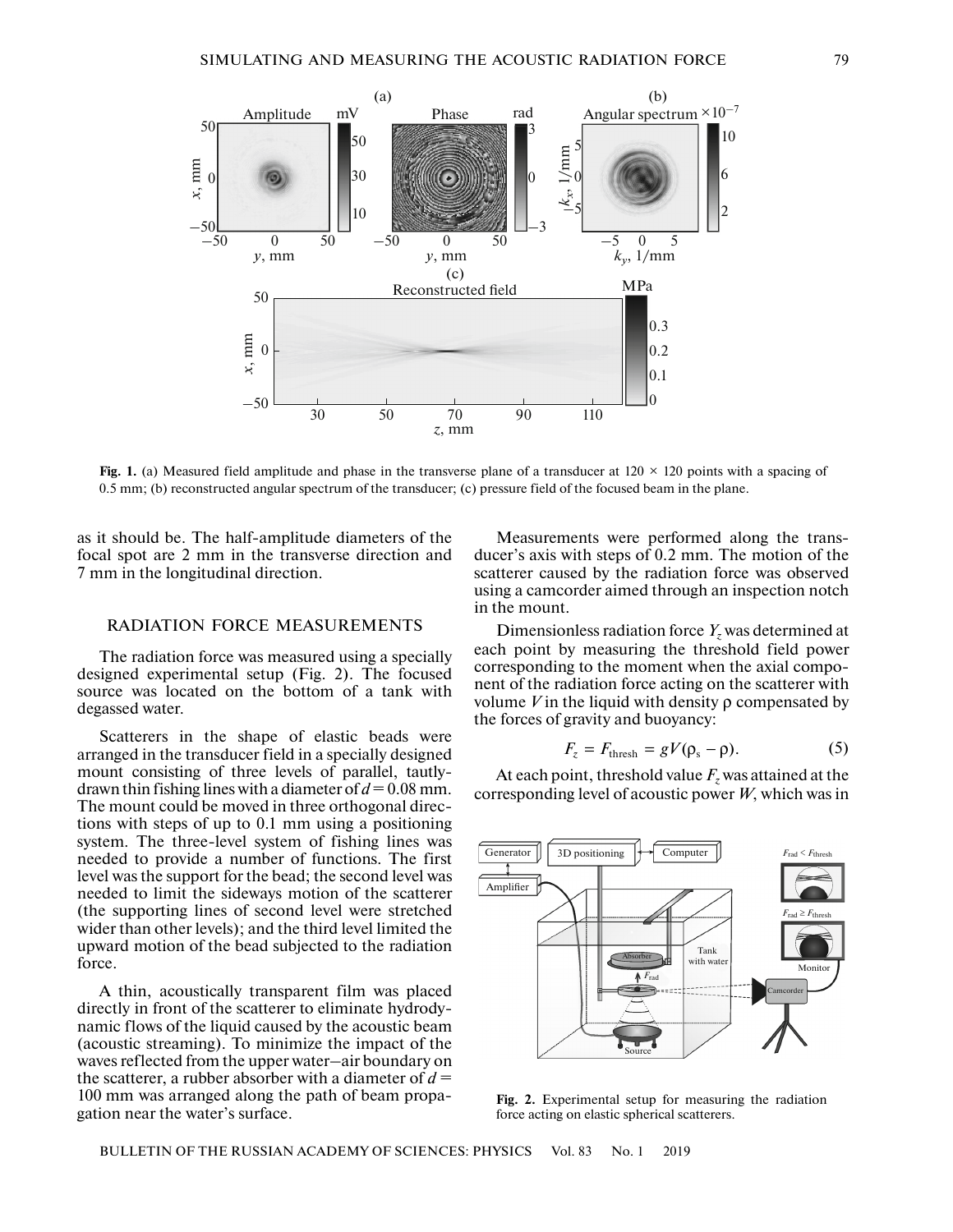NIKOLAEVA et al.



**Fig. 3.** Numerical curves (grey) and experimental results (black) from measuring the radiation force for three scatterers: (a) glass,  $r = 2$  mm; (b) nylon,  $r = 2$  mm; (c) nylon,  $r = 3$  mm.

turn determined by the voltage applied from the Agilent 33250A signal generator through the E&I RF Power Amplifier. We used the following algorithm to determine the threshold value of the voltage at the generator: at the first stage, a fortiori high voltage was applied to the transducer so that the scatterer would detach from the lower supporting lines and rest on the upper lines. Gradually reducing the voltage, we then registered the moment at which the scatterer detached from the upper fishing lines, which corresponded to the threshold value  $U_{\text{thres}}$ . The voltage at the generator was recalculated to the corresponding acoustic power with allowance for signal gain and the efficiency with which electric power was transformed into acoustic power.

## RESULTS AND DISCUSSION

The results from our experimental measurements of the radiation force acting on scatterers made from nylon and glass are presented in Fig. 3, along with the corresponding results from numerical calculations.

Each of the three graphs corresponds to the material and size of the scatterer: grey curves indicate numerical calculations; black curves correspond to measurement results. It should be noted that for all three scatterers, the numerical and experimental results in the region behind the focus are in agreement with an error of up to 8%. For the scatterers with a radius of  $r =$ 2 mm, the results also coincide with a high level of accuracy in the prefocal region (Figs. 3a, 3b). Poorer agreement (error, 20–25%) between the numerical calculations and experimental data in the prefocal region is observed for the nylon bead with a radius of  $r = 3$  mm. We observe oscillations for all scatterers in the focal region, due to the generation of standing waves between the transducer's surface and each scatterer. Despite the influence of the standing waves, the general trend of the experimental curves is similar to that of the numerical results.

Let us also note an interesting effect observed for the nylon scatterer with a radius of  $r = 3$  mm (Fig. 3c). Here, as distinct from the beads with a radius of  $r =$ 2 mm, the radiation force maximum at the transducer axis is reached not at the beam focus but at some distance from it, in the region where the beam radius approaches the size of the scatterer. For the scatterers with  $r = 2$  mm, the width of the focused beam at the focus is close to the size of the scatterer, which corresponds to the maximum value of the radiation force along the transducer axis. This effect is associated with the generation of shear waves in the scatterer and a more efficient transfer of the beam's momentum to the scattering object. This was discussed more in detail in [8, 9].

## **CONCLUSIONS**

The measuring technique proposed in this work allows us to determine with a high degree of accuracy the value of the radiation force acting on spherical scatterers, as was confirmed by the numerical results obtained by considering the real structure of our acoustic beam.

## ACKNOWLEDGMENTS

This work was supported by the Russian Foundation for Basic Research, project nos. 17-02-00261, 18-02-00991, and 18-32-00659; and by RF Presidential Grant SP-2621.2016.4 (M.M. Karzova).